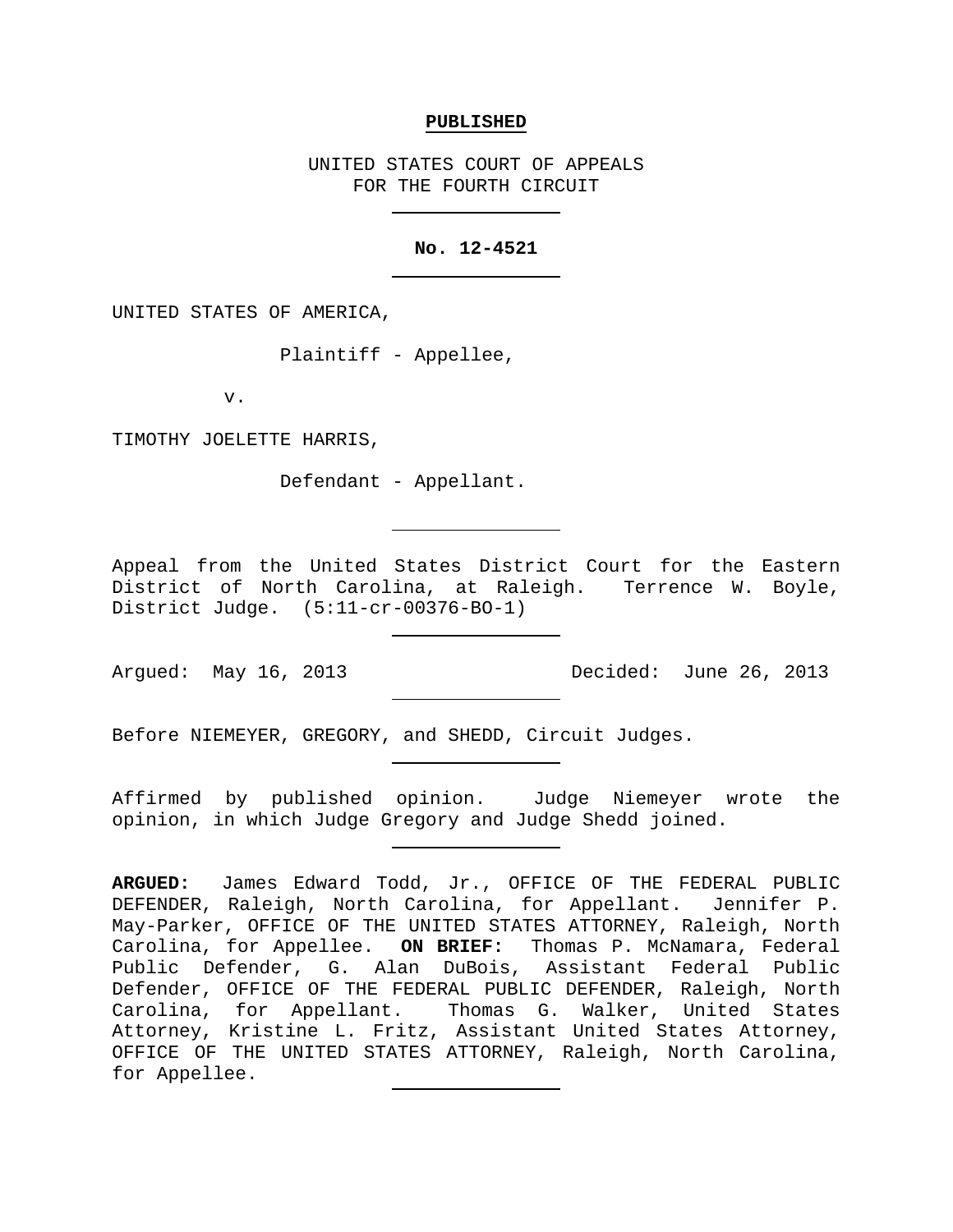NIEMEYER, Circuit Judge:

After Timothy Harris pleaded guilty to two counts of possession of firearms by a felon, in violation of 18 U.S.C. § 922(g), the district court sentenced him to 105 months' imprisonment. In computing the applicable sentencing range under the Sentencing Guidelines, the district court applied U.S.S.G. § 2K2.1(b)(4)(B), which provides for a four-level enhancement if a firearm "had an altered or obliterated serial number." The district court found that the serial number on one of the firearms possessed by Harris had been gouged and scratched, rendering it less legible, but arguably not illegible.

Harris contends that, even though the district judge was unable to read the serial number correctly at the sentencing hearing, the police report indicated that the serial number was nonetheless legible. With this factual record, he contends that § 2K2.1(b)(4)(B) does not apply because no material change was made to the serial number.

We conclude that Harris reads § 2K2.1(b)(4)(B) too restrictively in suggesting that a serial number must be illegible to be "altered." As we explain herein, a serial number that is made less legible is made different and therefore is altered for purposes of the enhancement. Accordingly, we affirm.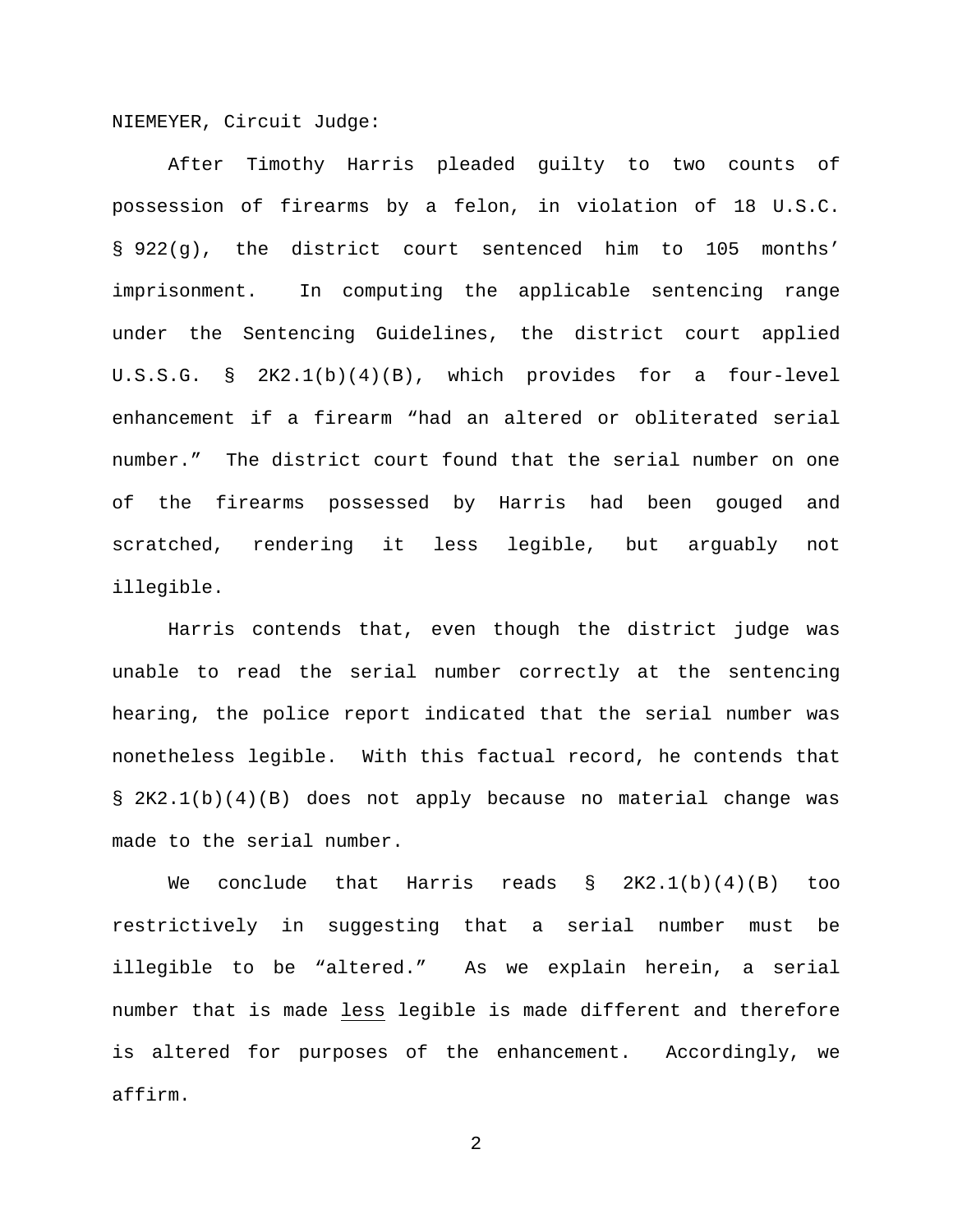After using a gun to threaten a woman during the course of an argument in Raleigh, North Carolina, police officers arrested Harris and recovered a .25 caliber handgun from him. The police report described the condition of the gun:

It appears that the serial number on the gun was altered and the fact that there are numerous deep gouges and scratches across the width of the alpha numerics it appears that this was done with some sort of tool. However, the numbers are still legible.

Based on this incident and another, Harris was indicted for and pleaded guilty to illegal firearms possession. The presentence report recommended a four-level enhancement under U.S.S.G. § 2K2.1(b)(4)(B) for possession of a firearm that had an altered or obliterated serial number. Harris objected to the presentence report's recommendation, contending that "because the serial number of the firearm was legible, the firearm was traceable, and therefore the enhancement does not apply."

At the sentencing hearing, the district court overruled Harris' objection and applied the enhancement. After considering the police report, the court conducted its own examination of the handgun in the courtroom with the parties present and made the following factual findings:

[T]he gun was placed on the bench in front of [me] about 18 inches away and . . . I was not able to<br>read the correct serial number. I read and looked read the correct serial number. carefully and the serial number that I wrote down from my observation was U032076. And, in fact, the actual

I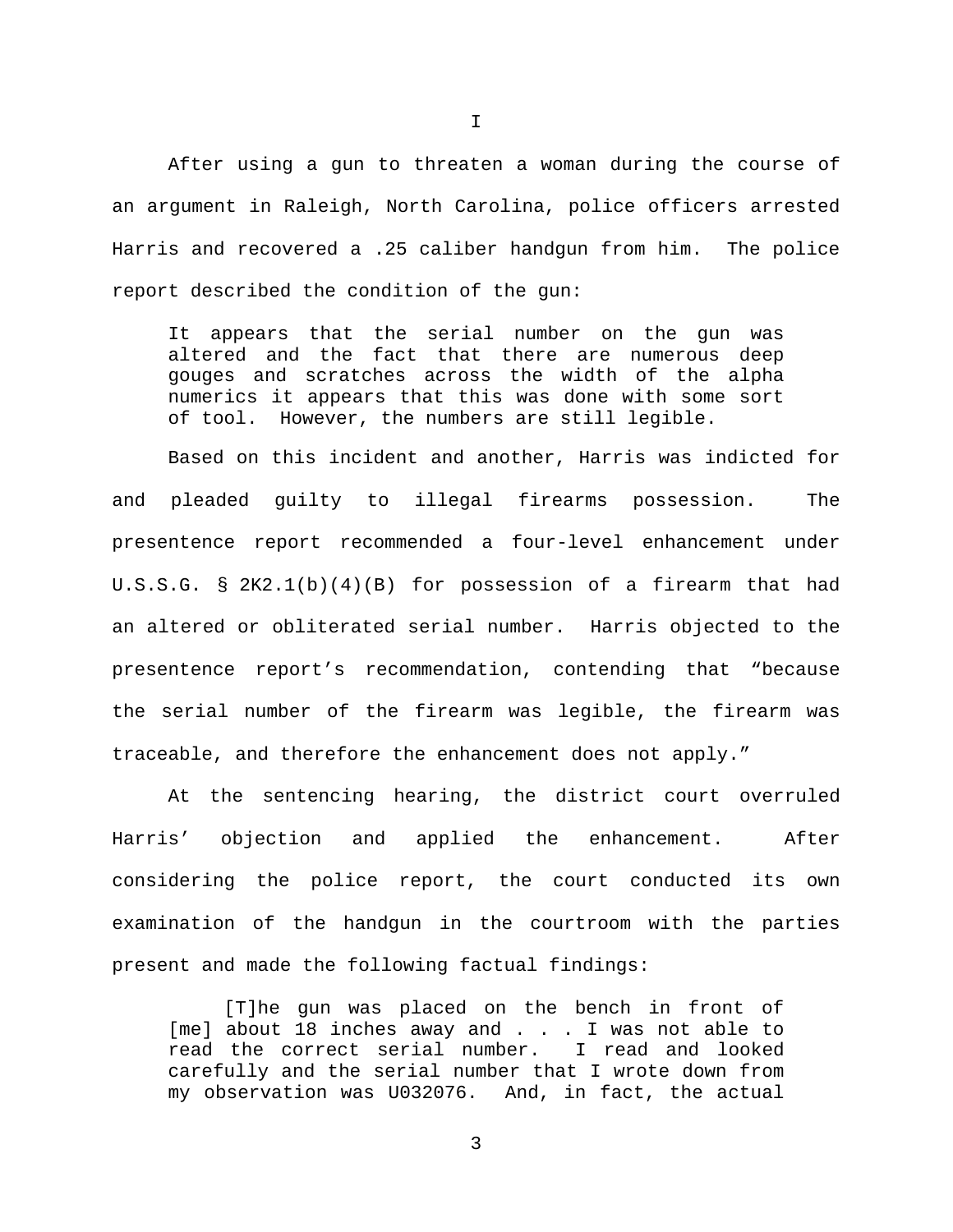serial number that was determined through more careful and more scientific examination was U022078.

And it appears on the real evidence, on the gun itself, that there are gouges in the metal and scraping along the line of the serial number, but not similar marks on other places on the metal barrel, neither around the serial number, nor on the other side of the barrel. So that the reasonable inference is that the gouging and scraping around the serial number was intended to affect the ability to literally read the serial number not an accidental thing.

There isn't any evidence that the defendant did this, but there is evidence that the serial number was obliterated. And so, I'll include the four level enhancement.

After applying the enhancement in its calculation of the recommended sentencing range, the court sentenced Harris to 105 months' imprisonment, which fell within the Sentencing Guidelines range.

This appeal followed.

## II

This appeal presents the single question of whether the serial number on Harris' handgun, which was marked with gouges and scratches that the district court found made it less legible, was "altered," within the meaning of U.S.S.G. § 2K2.1(b)(4)(B) (providing for a four-level sentencing enhancement for the possession of a firearm when a firearm has an "altered or obliterated serial number").

Harris contends that a serial number is not "altered," even though gouged and scratched, if it remains legible. He argues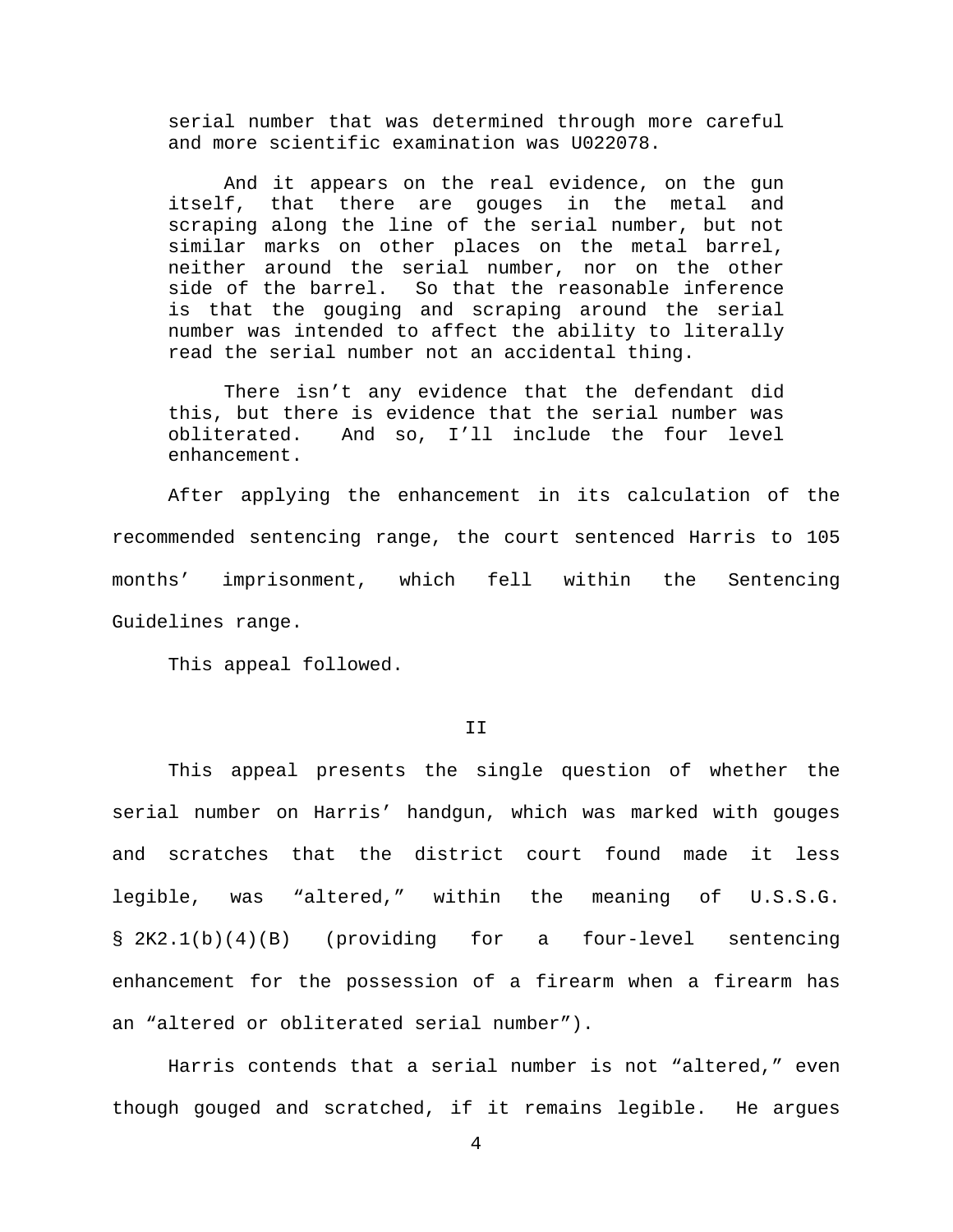that "altered" requires that the serial number be "materially changed" so that it is not discernible to the unaided eye. Because the police report stated that the serial number on Harris' handgun was legible, he argues that the enhancement should not have been applied.

The government, relying on the district court's finding that it could not accurately read the handgun's serial number when the handgun was placed on the bench before it, contends that "at least one of the numbers" had been "obliterated" so that the serial number was at least "altered." It argues that the gouges and scratches were "both purposeful and deep enough that the firearm's serial number was rendered more difficult to ascertain accurately than it would have been absent the scratch[es]."

While other courts of appeals have variously addressed what is required to render a serial number "altered," we have no published opinion that does so.

The Gun Control Act of 1968 makes it a crime to "possess or receive any firearm which has had the importer's or manufacturer's serial number removed, obliterated, or altered." 18 U.S.C. § 922(k). Although Harris was not charged with a violation of § 922(k), his recommended sentencing range was enhanced by application of a mimicking provision in the Sentencing Guidelines, that provided for a four-level sentencing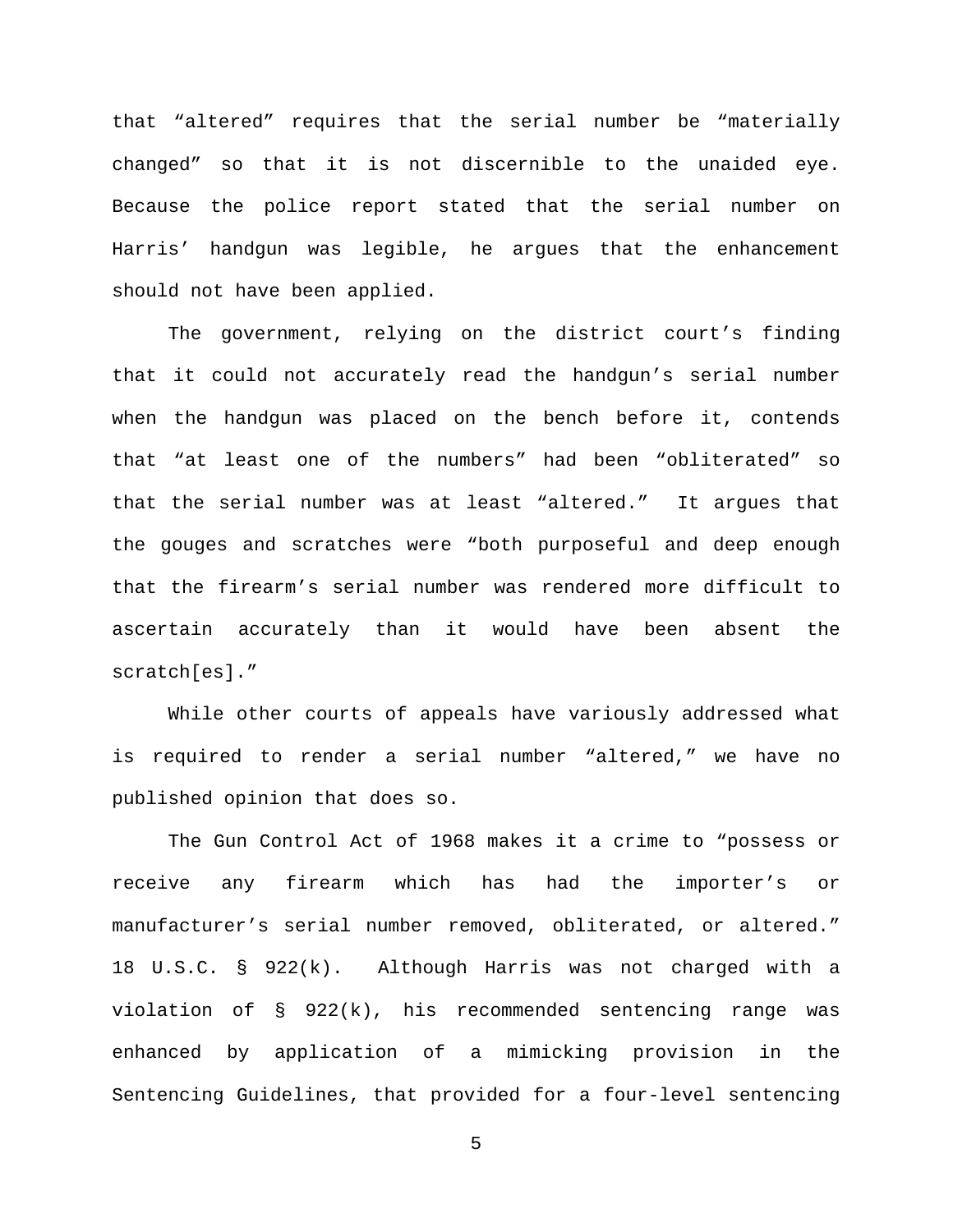enhancement for possession of a gun with the serial number that had been "altered or obliterated." U.S.S.G. § 2K2.1(b)(4)(B).

The Gun Control Act requires importers and manufacturers to identify each firearm imported or manufactured with "a serial number engraved or cast on the receiver or frame of the weapon, in such manner as the Attorney General shall by regulations prescribe." 18 U.S.C. § 923(i); see also National Firearms Act of 1968, 26 U.S.C. § 5842(a). Regulations require that the importer or manufacturer "legibly identify each firearm" by "conspicuously" placing the serial number on the frame or receiver of the firearm. 27 C.F.R. § 478.92(a)(1) (emphasis added) (implementing the Gun Control Act); see also 27 C.F.R. § 479.102(a) (implementing the National Firearms Act). And the regulations ensure legibility and conspicuousness by prescribing the minimum size and depth of the serial number. See id. (requiring serial numbers to be in print no smaller than onesixteenth of an inch and in depth no less than .003 inch). The depth also ensures permanence. The Bureau of Alcohol, Tobacco, Firearms and Explosives has explained that requiring serial numbers on firearms serves the important governmental interests of enabling the tracking of inventory and record-keeping by licensees; tracing specific firearms used in crimes; identifying firearms that have been lost or stolen; and assisting in the prosecution of firearm offenses. See ATF Ruling 2009-5. To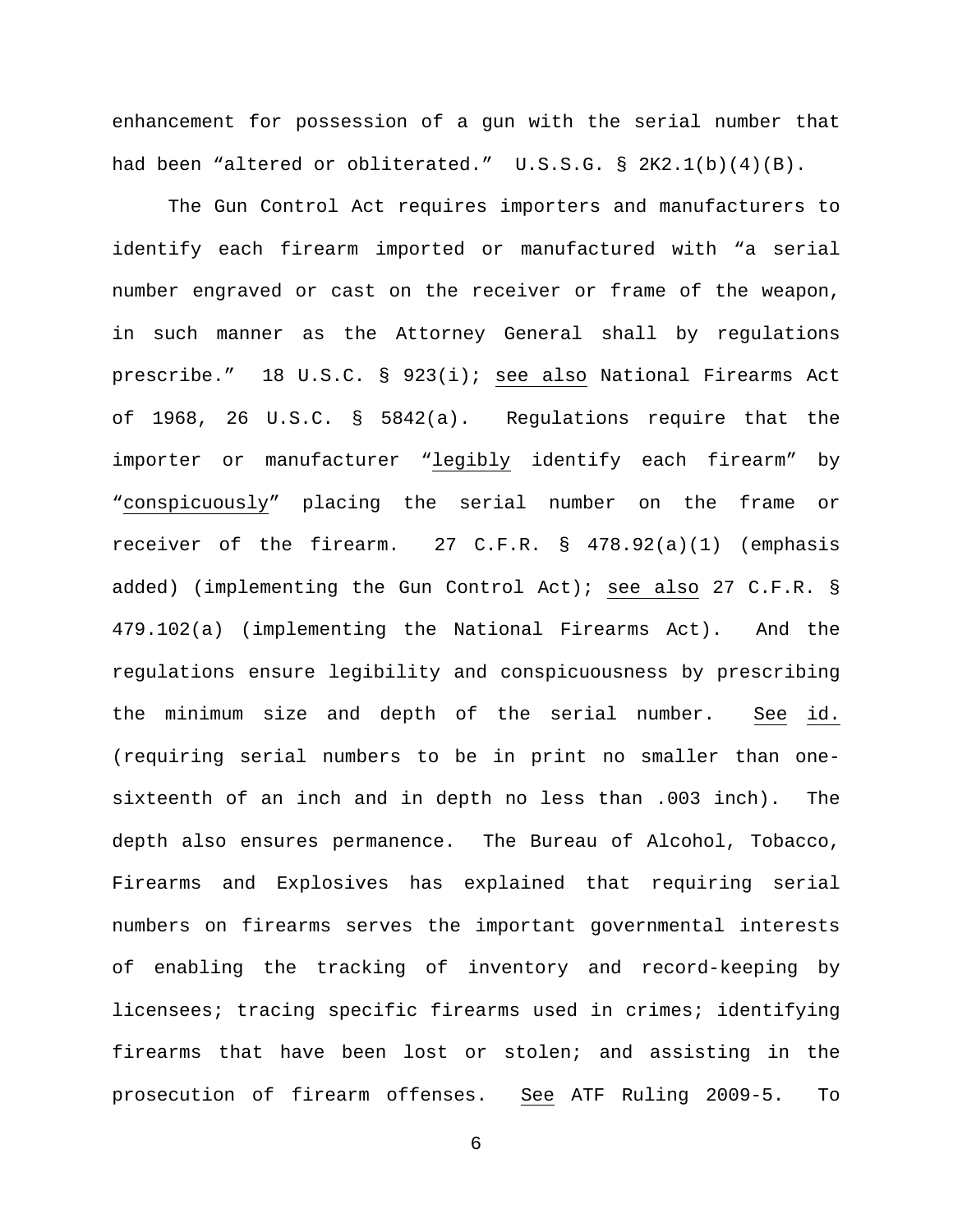these ends, 18  $U.S.C. \S 922(k)$  and  $U.S.S.G. \S 2K2.1(b)(4)(B)$ serve the government's interest in preserving the legibility and permanence of serial numbers on firearms by punishing the possession of a firearm with a serial number that has been altered or obliterated.

Focusing on the term "altered," Harris argues rationally that a serial number is altered when it is rendered illegible such that it cannot be traced, one of the most important purposes for requiring serial numbers. See ATF Ruling 2009-5; see also, e.g., United States v. Carter, 421 F.3d 909, 914 (9th Cir. 2005) ("[Section]  $2K2.1(b)(4)$  intends to 'discourag[e] the use of untraceable weaponry'" (quoting United States v. Seesing, 234 F.3d 456, 460 (9th Cir. 2000))); United States v. Jones, 643 F.3d 257, 259 (8th Cir. 2011) ("We must respect § 2K2.1(b)(4)(B)'s purpose to stem the flow of untraceable firearms in the black market"). While Harris' argument is undoubtedly correct as far as it goes, it still leaves open the question whether "altered," which is less demanding than "obliterated," also includes a serial number that is not illegible but is less legible than it would be without the gouges and scratches.

Legibility is one of the most essential characteristics of a serial number, as is reflected in the serial-number regulations, which require that serial numbers be of a specified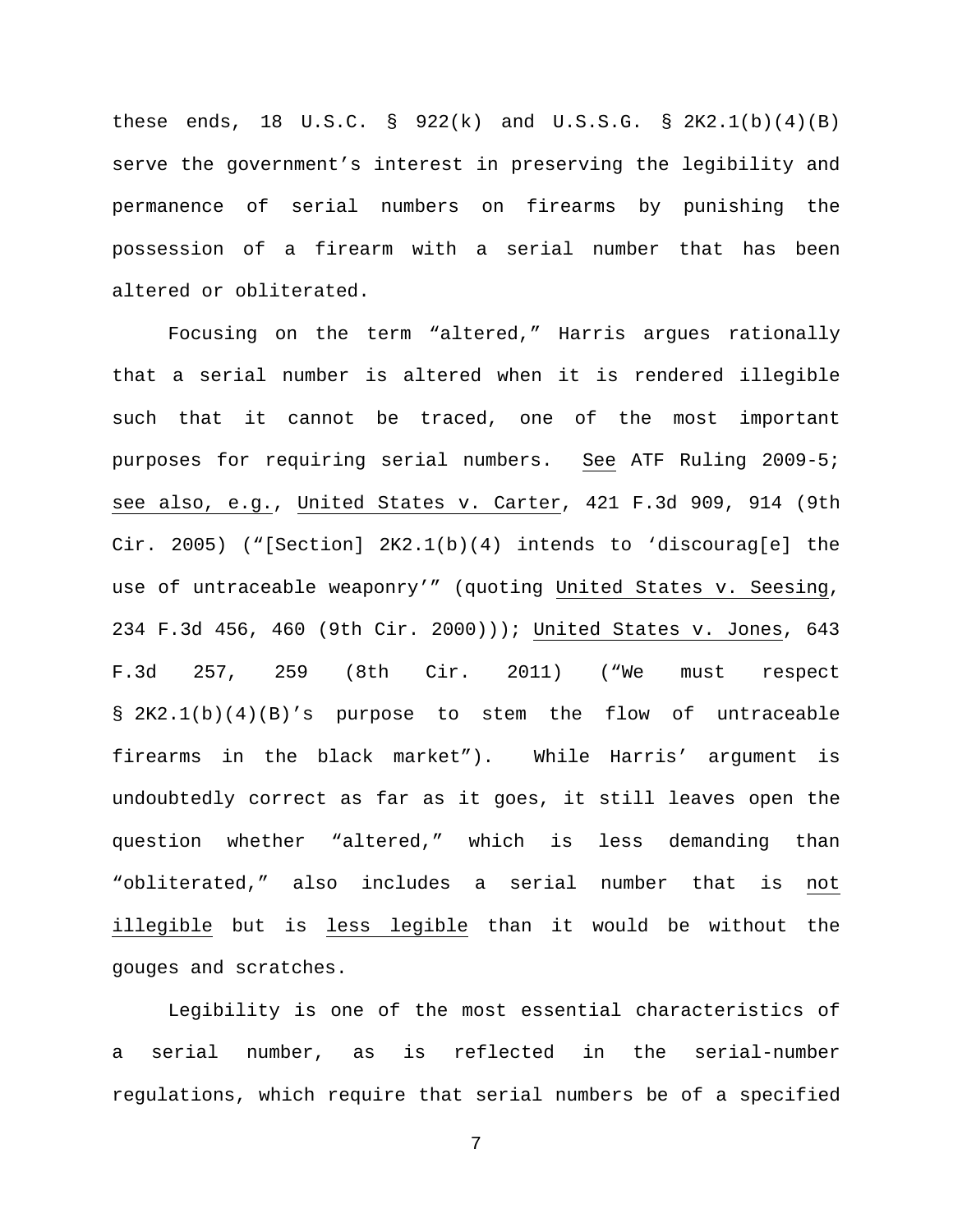size and depth. In imposing these requirements, the regulations reflect the government's interest in having serial numbers placed on firearms that have a minimum level of legibility. Thus, possession of a firearm that is less legible than that level frustrates the purpose of serial numbers and therefore is targeted by § 922(k) and § 2K2.1(b)(4)(B).

These observations are confirmed by the provisions' use of the words "altered" and "obliterated" and the generally accepted meanings of those words. To "alter" is "to cause to become different in some particular characteristic . . . without changing into something else." Webster's Third New International Dictionary 63 (1993); see also The Random House Dictionary of the English Language 60 (2d ed. 1987) (defining "alter" as "to make different in some particular, as size, style, course, or the like; modify"); Merriam-Webster's Collegiate Dictionary 35 (11th ed. 2007) (defining "alter" as "to make different without changing into something else"). Each of the definitions of "alter" recognizes that something is "altered" when it is made "different" in some way. "Obliterate," in contrast, is defined as making something "undecipherable or imperceptible." Webster's Third New International Dictionary 1557. Accordingly, when a serial number is made less legible, it is altered but not obliterated.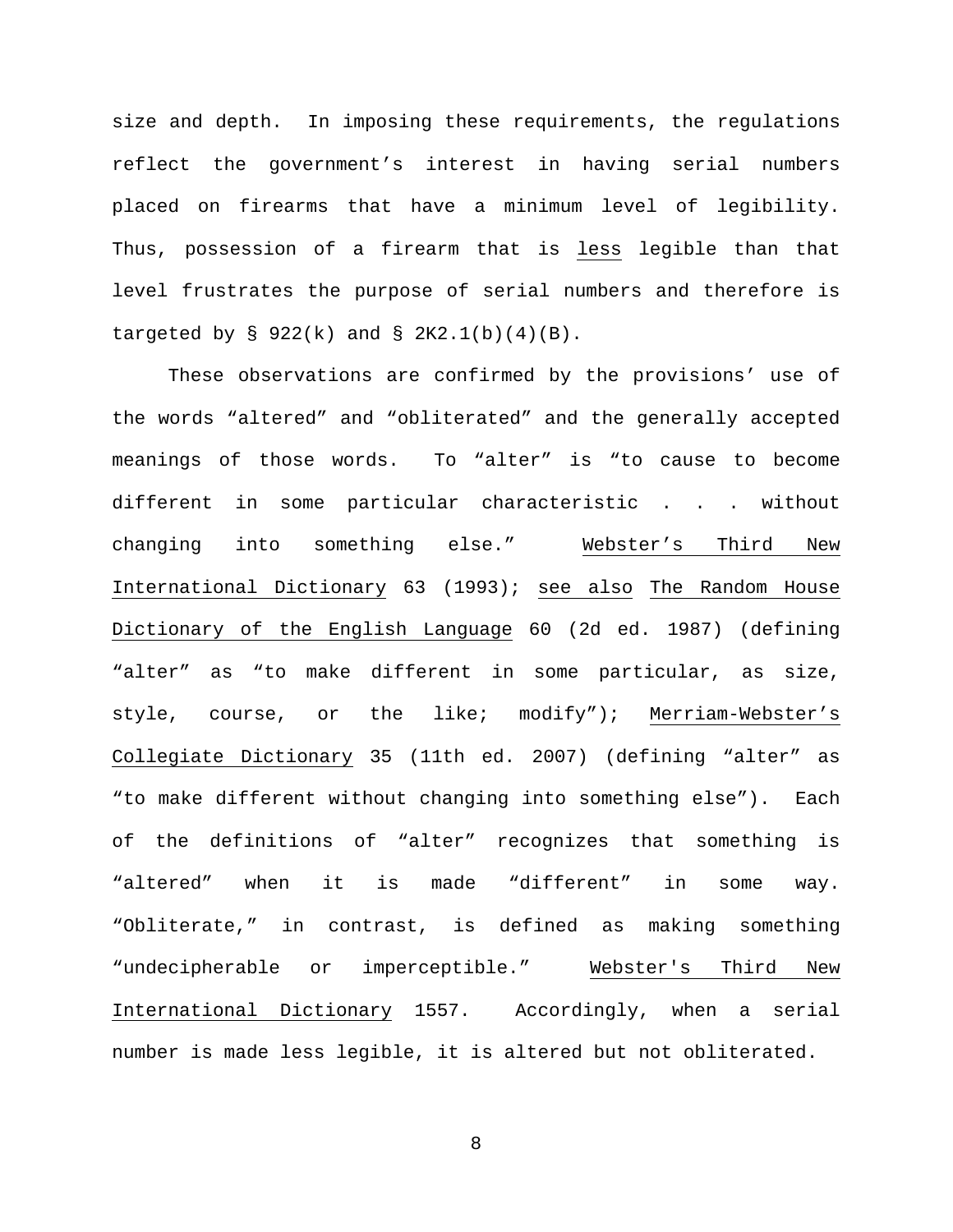Thus, while the possession of a firearm with a serial number that is no longer legible and conspicuous falls in the heartland of  $\S$  922(k) and U.S.S.G.  $\S$  2K2.1(b)(4)(B), a serial number that is less legible or less conspicuous, but not illegible, is also covered by § 922(k) and U.S.S.G. § 2K2.1(b)(4)(B). This interpretation that a serial number rendered less legible by gouges and scratches is "altered" prevents the word "obliterated" from becoming superfluous.

This is the conclusion that has been reached by a majority of the courts of appeals. See, e.g., Carter, 421 F.3d at 910 (holding that "for the purposes of Guideline §  $2K2.1(b)(4)$ , a firearm's serial number is 'altered or obliterated' when it is materially changed in a way that makes accurate information less accessible" (emphasis added)); Jones, 643 F.3d at 259 ("A partially 'filed off' or 'scratched away' serial number, which is not visible to the naked eye, falls well within the statutory scheme"); United States v. Justice, 679 F.3d 1251, 1254 (10th Cir. 2012) ("What matters is what is 'perceptible,' not what can be discerned by sophisticated scientific techniques"). But see United States v. Perez, 585 F.3d 880, 885 (5th Cir. 2009) (applying § 2K2.1(b)(4) where serial number had been scratched but remained "readable," because "the serial number on [defendant's] firearm looked like someone 'tried to file [it]  $off'$ ").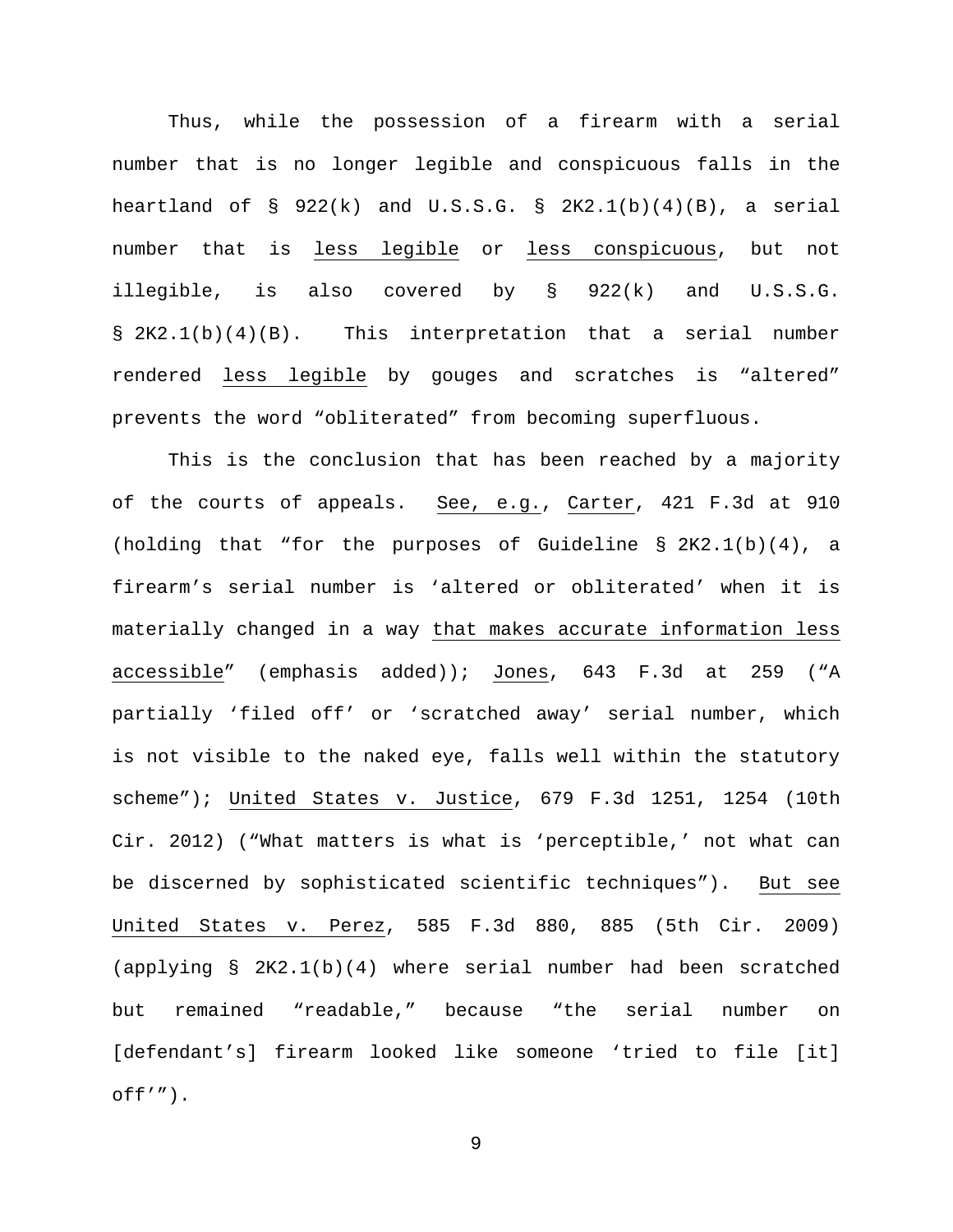In this case, the district court, which was the factfinder for purposes of applying  $\S$  2K2.1(b)(4)(B), found that the .25 caliber handgun possessed by Harris had gouges and scratches across the serial number that precluded it from reading the serial number correctly, even as it attempted to do so "carefully." Moreover, it found that there were no further markings on the handgun, indicating that the gouges and scratches across the serial number were intentional. The court thus found that these gouges and scratches made the serial number less legible than it would have been without the gouges and scratches.

With these findings, we conclude that the district court did not err in applying the  $\S$  2K2.1(b)(4)(B) enhancement because the evidence supports the conclusion that the serial number had been "altered" by making it less legible and therefore different.

Harris challenges this conclusion, arguing, in essence, that the police report indicated that "the numbers [were] still legible" and therefore were not made different. This argument, however, is unpersuasive for two reasons. First, there is no evidence in the record as to how the Raleigh police read the serial number on Harris' handgun. They could have examined the number at a closer distance and under more intense light than was the case when the district judge examined it, or they could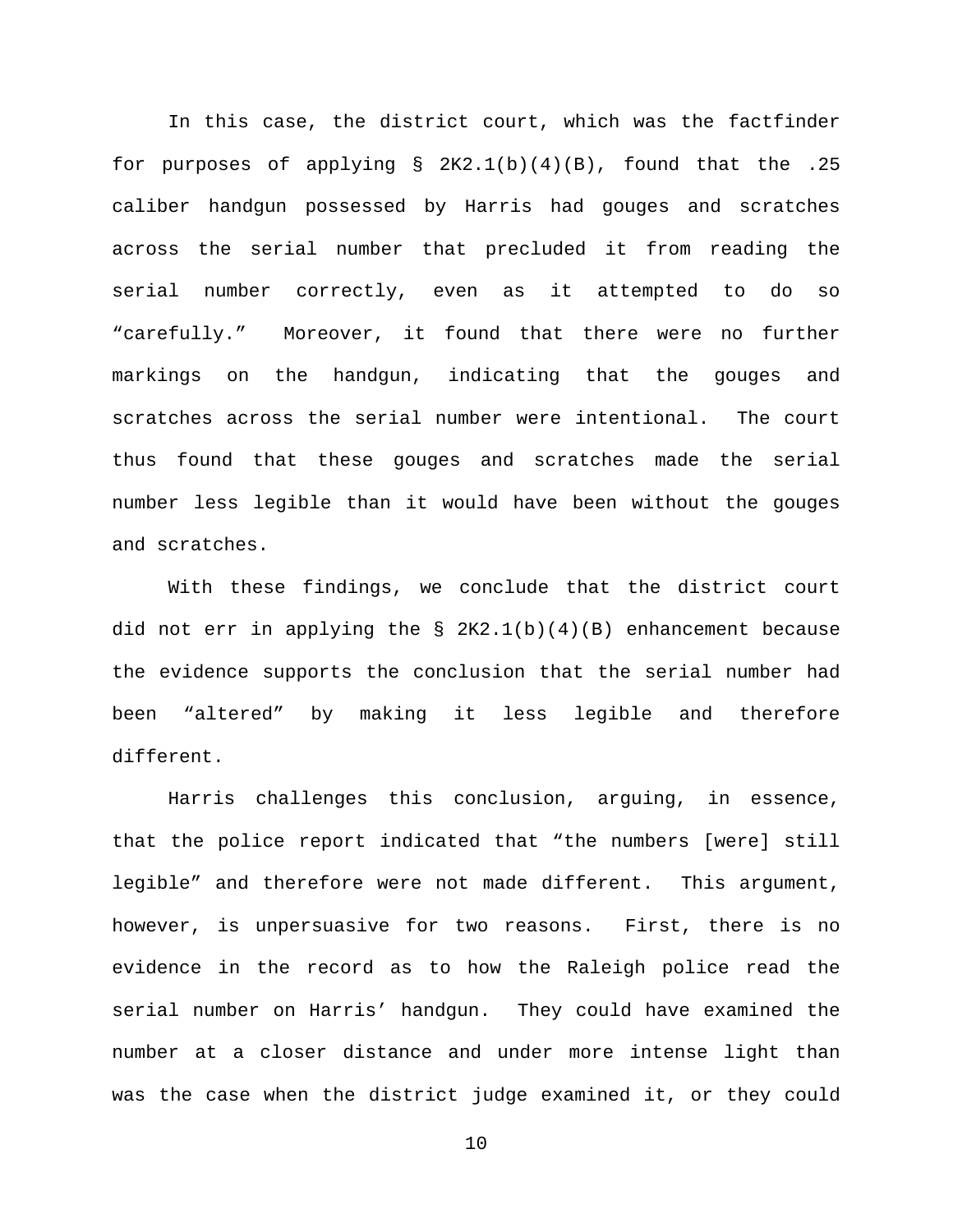have examined it aided by a magnifying glass or a microscope. Under any hypothesis, however, the fact that they were able to read the correct serial number does not controvert the district court's finding that the serial number was rendered less legible by the gouges and scratches. Indeed, even the police recognized that the number was not pristine:

It appears that the serial number on the gun was altered and the fact that there are numerous deep gouges and scratches across the width of the alpha numerics it appears that this was done with some sort of tool.

Harris' argument also fails to account for the fact that the district court, not the Raleigh police, was the factfinder and that we defer to the court's fact findings unless they are clearly erroneous. Here, we conclude that the district court's findings are not clearly erroneous because the court examined the handgun, as any factfinder would, and found that the serial number had been gouged and scraped and that it was unable to read the correct serial number when "carefully" examining it.

Finally, Harris challenges the district court's factfinding process, arguing that the district court, by viewing the handgun at a distance of 18 inches, "interject[ed] a subjective component . . . into what should be a simple, objective standard." But examining the evidence is just what factfinders do, and the process used by the district court in this case was not an unreasonable way to determine the legibility of the